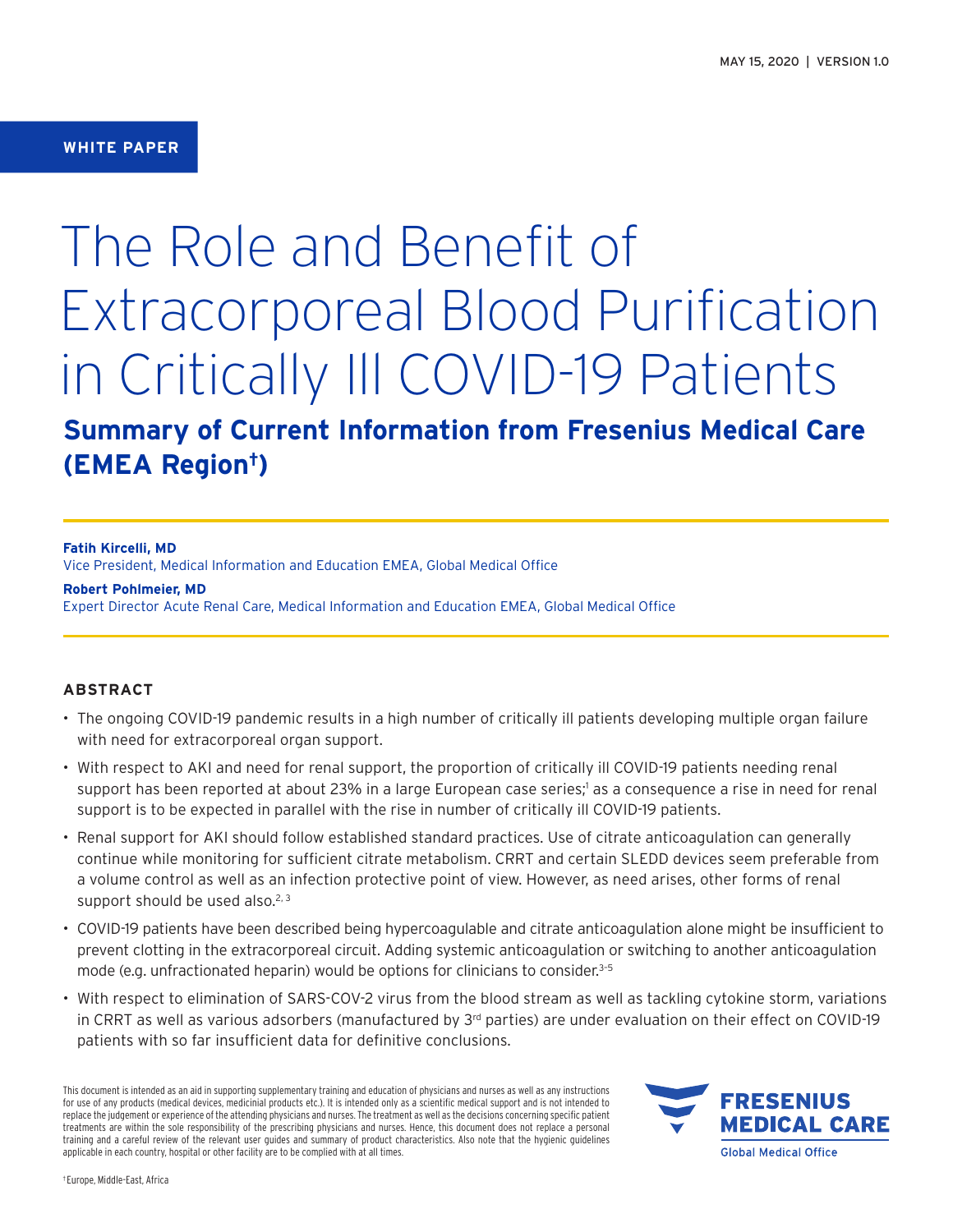#### **INTRODUCTION**

The ongoing COVID-19 pandemic results in a high number of critically ill patients developing multiple organ failure and being treated in intensive care units, including makeshift intensive care units. Despite mechanical ventilation being the mostly needed organ support, questions have arisen on need for extracorporeal organ support including renal replacement therapy.

#### **INCIDENCE OF AKI IN COVID-19**

In the context of severe COVID-19 infection multiple organ failure is observed with a predominance of lung failure. Initial reports on frequency of AKI and of renal support stated single digit percentage frequencies for renal support being required.<sup>6-10</sup> However, more recent, large data series report higher frequencies. The ICNARC (Intensive Care National Audit and Research Centre) has reported COVID-19 data based on 200+ ICUs in the UK, including a renal support incidence of 23.1% of COVID-19 patients admitted to ICUs (1163 out of 5139 patients), which appears to somewhat exceed the 17.9% incidence rate reported for other viral pneumonia in the years 2017-2019 (see Tab 7 in<sup>1</sup>). Dreher et al.<sup>11</sup> reported the experience with the first 50 COVID-19 patients hospitalized at the university hospital in Aachen (Germany), with approx. half of these (24 pts.) requiring mechanical ventilation on the ICU while the remaining patients were treated on an isolation ward. 11 of the 24 ICU patients required renal support (46%). This rate relates to a tertiary care center and might therefore be above average seeing that it includes severely ill patients referred from surrounding hospitals.

Despite some heterogeneity in the reported data, we believe still that the percentage of patients with severe AKI needing for renal support is roughly at otherwise established levels also in COVID-19 patients and that the 23.1% from the large ICNARC data set may be an appropriate estimate.<sup>1</sup> With the surge in number of critically ill patients during a COVID-19 outbreak however, absolute number of COVID-19 patients needing renal support likely will rise.

#### **TREATMENT OF SEVERE AKI IN COVID-19**

Generally, the locally established indications and standards of care for treating AKI should be continued, as any substantial change goes along with a risk of mistakes as well as likely with training needs occupying staff time.<sup>2</sup>

## The locally established indications and standards of care for treating AKI should be continued.<sup>2</sup>

Therefore, it seems appropriate to continue with the established best practices and local procedures. Demand for treating AKI may require using all locally available therapeutic options, including CRRT, intermittent HD and SLEDD/PIRRT options, while considering the therapeutic needs of the patients.<sup>3</sup> Devices depending on access to reverse osmosis-water supply might be bound to specific locations, which may pose difficulties with transportability of mechanically ventilated patients.

CRRT or semi-continuous renal support treatment methods like SLEDD appear preferable over intermittent dialysis techniques based on better volume control due to continuous treatment.

CRRT or semi-continuous renal support treatment methods like SLEDD appear preferable over intermittent dialysis techniques based on better volume control due to continuous treatment. Also, CRRT devices as well as certain SLEDD treatment devices (e.g. GENIUS) can be prepared outside the patient room and brought ready to therapy initiation into the patient room, limiting time close to the patient and associated infection risk as well as the need to wear personal protective equipment.2 There is various guidance in the literature on generally optimizing CRRT, e.g.<sup>12</sup>

Peritoneal dialysis has been discussed as an option for supporting COVID-19 patients with AKI. However, it requires inserting a PD catheter (ICU staff typically inserts CVCs, while rarely PD catheters) and experience of ICU staff with PD may often be limited. Further, with frequent use of prone-positioning of mechanically ventilated COVID-19 patients, there might be interference with performing PD.13 For increasing capacity for renal support, PD is typically added in a last step.3, 14

#### **THERAPY DETAILS**

With respect to convective vs. diffusive CRRT options, there are no clinical data supporting differences in hard outcome parameters with diffusive and convective CRRT modalities while there is a signal towards better patency with CVVHD.15, 16 In line with this, Claudio Ronco suggests the use of CVVHD in COVID-19 patients needing renal support to limit filtration fraction and thereby reduce the risk of clotting.17 Thus, we currently continue advocating Ci-Ca CVVHD with the filter options Fresenius Medical Care provides. Alternatives with other anticoagulation methods, e.g., heparin anticoagulation, encompass also CVVHDF with also targeting a low filtration fraction.

Despite hypoxemia being a frequent issue with COVID-19, we currently believe that citrate can be used in general if mechanical ventilation (or in some cases possibly also ECMO) allows for appropriate oxygen supply.<sup>3, 4</sup> This is in-line with the recommendation to use citrate anticoagulation with CRRT by the Brescia Renal Covid Task Force, a locally established document made available on the ERA-EDTA webpage.18 However, with some of the drugs applied in COVID-19 patients being potentially hepato-toxic and multi-organ failure possibly associated with limited citrate metabolism, monitoring for sufficient citrate metabolism is required,<sup>18</sup> including time course of systemic ionized calcium and total-to-ionized-calcium ratio. Cases of impaired citrate metabolism when using Ci-Ca CVVHD in COVID-19 patients have been reported to Fresenius Medical Care, with the consequence of switching to another anticoagulation mode. This emphasizes the need to monitor for signs of insufficient citrate metabolism.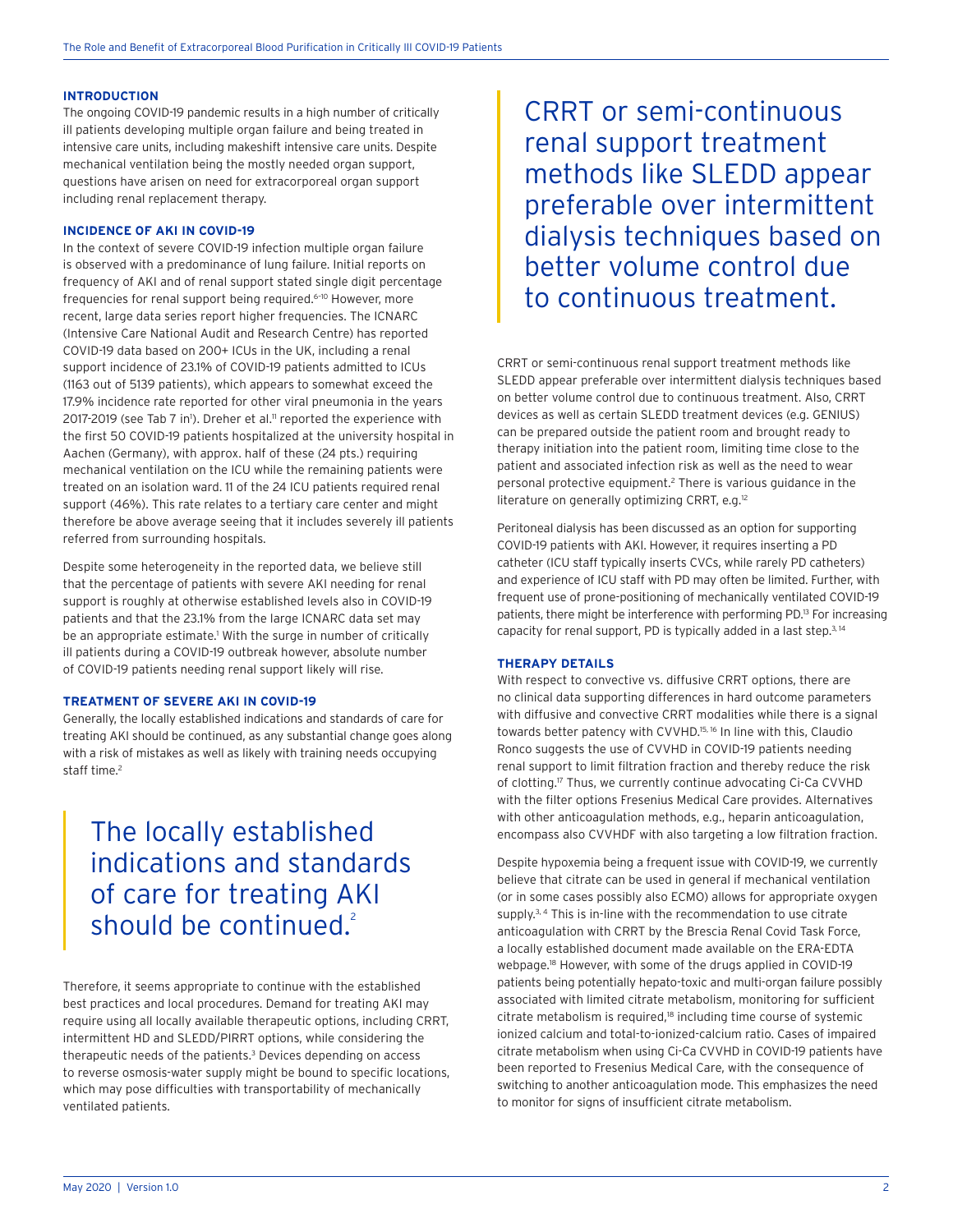With respect to anticoagulation of note, severely ill COVID-19 patients are reported to develop a hypercoagulable state and disseminated intravascular coagulation (DIC) as evidenced by high levels of D-dimers.7 Zhou et al. report high D-dimers (> 1µg/ml) as risk factor for mortality.<sup>9</sup> Tang et al. report less mortality being associated with systemic anticoagulation in COVID-19 patients with elevated D-dimers (above  $3\mu q/ml$ ) or an elevated SIC score ( $4$  4 points; reflecting elevated INR, low platelets and elevated SOFA score).<sup>19</sup> The same group subsequently compared COVID-19 patients with severe pneumonia patients of other etiology. Different to the situation with other etiologies, COVID-19 patients with elevated D-dimers had a better survival with systemic anticoagulation.<sup>20</sup> As part of the overall treatment thus, signs of intravascular coagulation well might trigger the need of appropriate systemic anticoagulation. The combination of (low dose) systemic anticoagulation and citrate anticoagulation for the extracorporeal circuit is considered feasible and can be considered if systemic anticoagulation is desired in addition to anticoagulation of the extracorporeal circuit. Further, when systemic anticoagulation is applied at a sufficient level this might be sufficient to cover anticoagulation needs of the extracorporeal circuit and treating without citrate anticoagulation is an option.

Of note, another hypercoagulable state, i.e. heparin induced thrombocytopenia type II has been linked with premature clotting during citrate anticoagulation which needs to be taken into consideration. In such cases adding an appropriate systemic anticoagulation was beneficial, with using, e.g., danaparoid<sup>21</sup> and argatroban.22 Clinicians considering proceeding analogously in case of a hypercoagulable state with COVID-19 appears plausible to us.

Besides clotting (usually associated with pressure increases in the extracorporeal circuit) this hypercoagulable state might also promote membrane clogging (associated with reduced diffusive performance of the membrane, resulting in one or more of the following with Ci-Ca treatments: hypercalcemia / reduction of calcium substitution needs, metabolic alkalosis, hypernatremia, less than expected lowering of creatinine levels). We consider it possible that a hypercoagulable state of a COVID-19 patient contributes also to the likelihood of membrane clogging and, therefore, the same statement as with clotting risk applies also in this scenario.

#### **ROLE OF CYTOKINES / CYTOKINE STORM WITH COVID-19**

High IL-6 had been observed in non-survivors of COVID-19 (e.g.<sup>9</sup>) which makes IL-6 a potential target in attempts to treat COVID-19, with both IL-6 serum concentration and IL-6 receptors being thinkable targets. Mehta P. et al. have raised the point that some (not all) COVID-19 patients may have a cytokine storm with potential detrimental consequences. Drugs targeting the cytokine response are considered with COVID-19, e.g. tocilizumab (blocks the IL-6 receptor) is tested in a clinical study.<sup>23</sup> With respect to extracorporeal blood purification therapies, various CRRT modifications (such as high-volume haemofiltration) and also adsorbers can be considered (see, e.g., a review on options by Karkar and Ronco<sup>12</sup>).

With respect to cytokine removal, some differences in performance between CRRT set-ups have been shown in septic patients. For example, the EMiC2 filter showed a significantly higher IL-6 clearance versus the AV1000S filter (both used in Ci-Ca CVVHD).<sup>24</sup> However, the absolute cytokine clearance with CRRT set-ups generally is limited and cytokines often have short half-lives which correspond to high internal generation and clearance rates. This led to concerns with

expectations on direct clinical impact of cytokine removal with CRRT techniques.25 Bottom-line filter choice and other details of a renal support prescription should follow largely standard processes, considering patient conditions (e.g. degree of systemic inflammation and clotting activation) and intended performance profile.

With respect to adsorbers, we are aware that several 3rd party products are discussed for use in COVID-19 patients, among others addressing cytokine storm. Evidence for this is limited as of now, with some initial, promising data reported in webinars, press releases etc. Of note, cytokine removal strategies via adsorbers in an extracorporeal circuit have to be judged in relation to pharmaceutical interventions like tocilizumab.18

### **STRATEGIES FOR MINIMIZING MEDICAL STAFF INTERACTIONS WITH THE CRRT DEVICE**

This aims at limiting infection risks and can include several measures as listed below. Further orientation might be derived from literature describing application of renal replacement therapy in other contagious diseases, e.g. Ebola,<sup>26, 27</sup> while recognizing differences between diseases, e.g. Ebola and COVID-19 apparently differ in case fatality rate. Also, strategies will differ depending on whether isolation areas are limited to single patient rooms or larger areas (including hallways) of an ICU.

#### Potential measures:

- –Setting up the devices outside the potentially contaminated area (e.g. machine prior to therapy as well as bags preparation during the therapy)
- –Separating locations for dismantling and set-up of the systems as well as other standard hygiene measures
- Fully use the scale capacities to reduce number of bag changes
- –Consider changing different bag types together at one point in time to avoid unnecessary contacts
- –Use citrate anticoagulation where and as locally established; long filter patency with citrate should help in reducing manual interactions with the CRRT device;<sup>26</sup> however, adequate monitoring and vigilance for sufficient citrate metabolism is required (see above)
- –As generally stated, Ci-Ca CVVHD or Ci-Ca EMiC2 (Ci-Ca CVVHD using the EMiC2 filter) can be used, if already established at that center. The comparatively low blood flow as designed with the Ci-Ca protocol might limit frequency of pressure alarms related to the vascular access and thereby support the goal of minimizing interactions with the catheter in the patient.

#### **CONCLUSIONS**

In the ongoing COVID-19 pandemic, we see also a high rate of AKI requiring renal support therapy. In regions with an outbreak of COVID-19 this can lead to high demand for renal support. Renal support itself should largely be applied as established for AKI. When continuing with an established citrate anticoagulation protocol, the usual monitoring including for citrate metabolism is required. A hypercoagulable state of COVID-19 patients might trigger the need for systemic anticoagulation at the discretion of the treating physician, which might cover the needs to anticoagulate the extracorporeal circuit also. With respect to extracorporeal blood purification options directly addressing the cytokine storm described with COVID-19, further data have to be awaited prior to definitive conclusions on its clinical relevance.